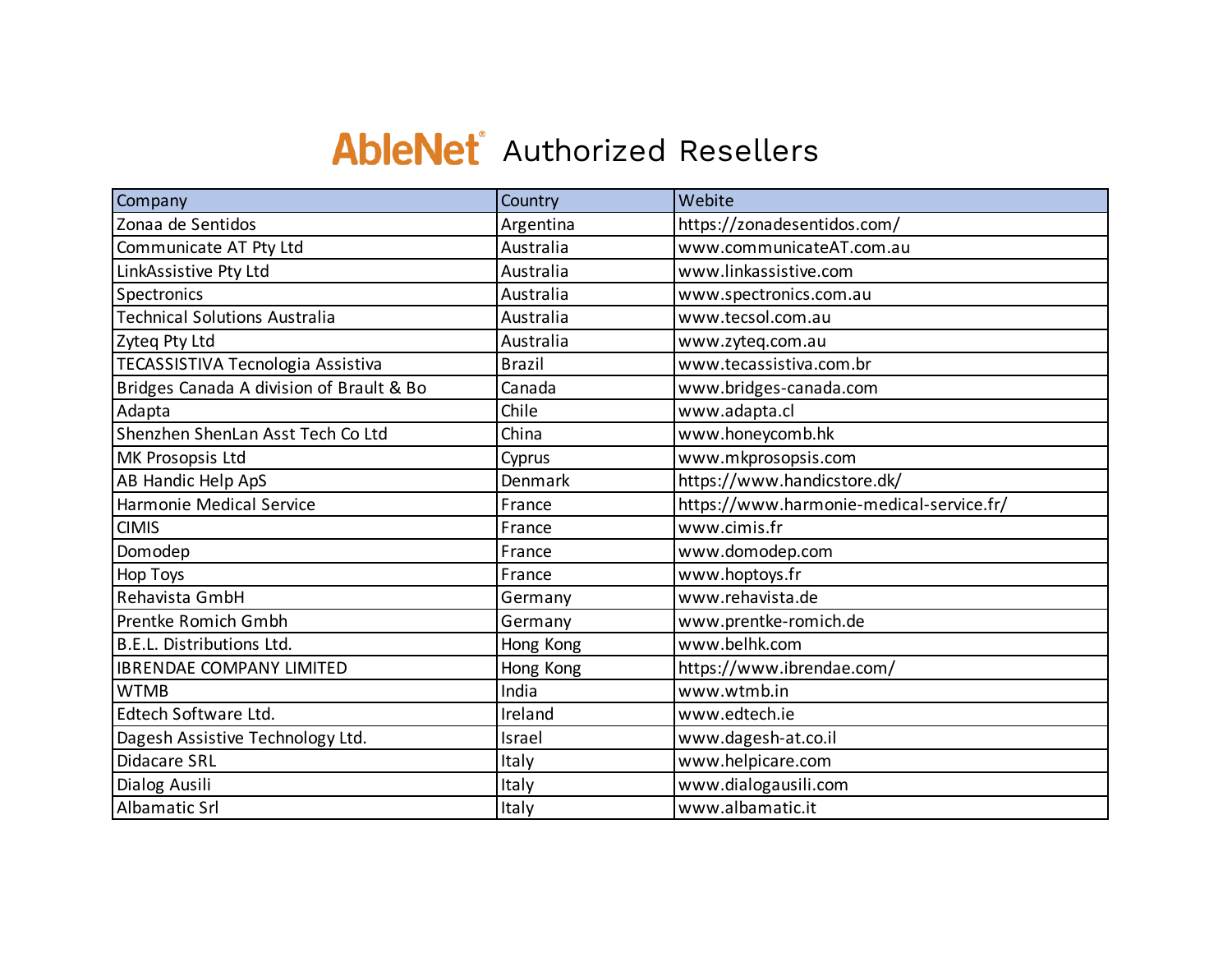## **AbleNet** Authorized Resellers

| Company                                     | Country     | Webite                            |
|---------------------------------------------|-------------|-----------------------------------|
| Auxilia di Paolo Vaccari e C. s.a.s.        | Italy       | www.auxilia.it                    |
| Tiflosystem S.R.L. Unipersonale             | Italy       | www.tiflosystem.it                |
| Pacific Supply Co., Ltd.                    | Japan       | www.p-supply.co.jp                |
| UAB Business and Disabled Development Group | Lithuania   | www.vnvgrupe.lt                   |
| I-Tecnologias De Apoyo                      | Mexico      | https://i-tecnologiasdeapoyo.com/ |
| Ergo2Work                                   | Netherlands | www.ergo2work.nl                  |
| <b>Optelec Netherlands BV</b>               | Netherlands | www.vispero.com                   |
| Kersten Hulpmiddelen                        | Netherlands | www.kerstenhulpmiddelen.nl        |
| Zabonne Limited                             | New Zealand | www.zabonne.co.nz                 |
| Inovology                                   | New Zealand | www.inovology.com                 |
| Pacific Vision International LLC            | New Zealand | https://www.1lowvision.com/       |
| A1 Wheelchair Services Ltd                  | New Zealand | www.a1wheelchairs.co.nz           |
| Desktop Technology Service Ltd              | New Zealand | www.dtsl.co.nz                    |
| Cognita AS                                  | Norway      | www.cognita.no                    |
| Ergo Contech Nuf                            | Norway      | www.ergocontech.no                |
| Harpo Sp. Z.o.o.                            | Poland      | www.harpo.com.pl                  |
| <b>Kriptomed LTD</b>                        | Russia      | www.istok-audio.com               |
| <b>KRUST LLC</b>                            | Russia      | www.krust.ru                      |
| DNR Wheels Pte Ltd.                         | Singapore   | www.dnrwheels.com                 |
| <b>HANABRO</b>                              | South Korea | http://hanabro.com/xe/            |
| AbleLife Company Limited                    | South Korea | www.ablelife.co.kr                |
| Carelifekorea.Co.Ltd                        | South Korea | http://www.carelifemall.co.kr/    |
| <b>Ortoweb Medical SL</b>                   | Spain       | www.ortoweb.com                   |
| Eneso Tecnología de Adaptación, S.L         | Spain       | www.eneso.es                      |
| <b>B&amp;J Adaptaciones</b>                 | Spain       | www.bjadaptaciones.com            |
| <b>Funktionsverket AB</b>                   | Sweden      | www.funktionsverket.se            |